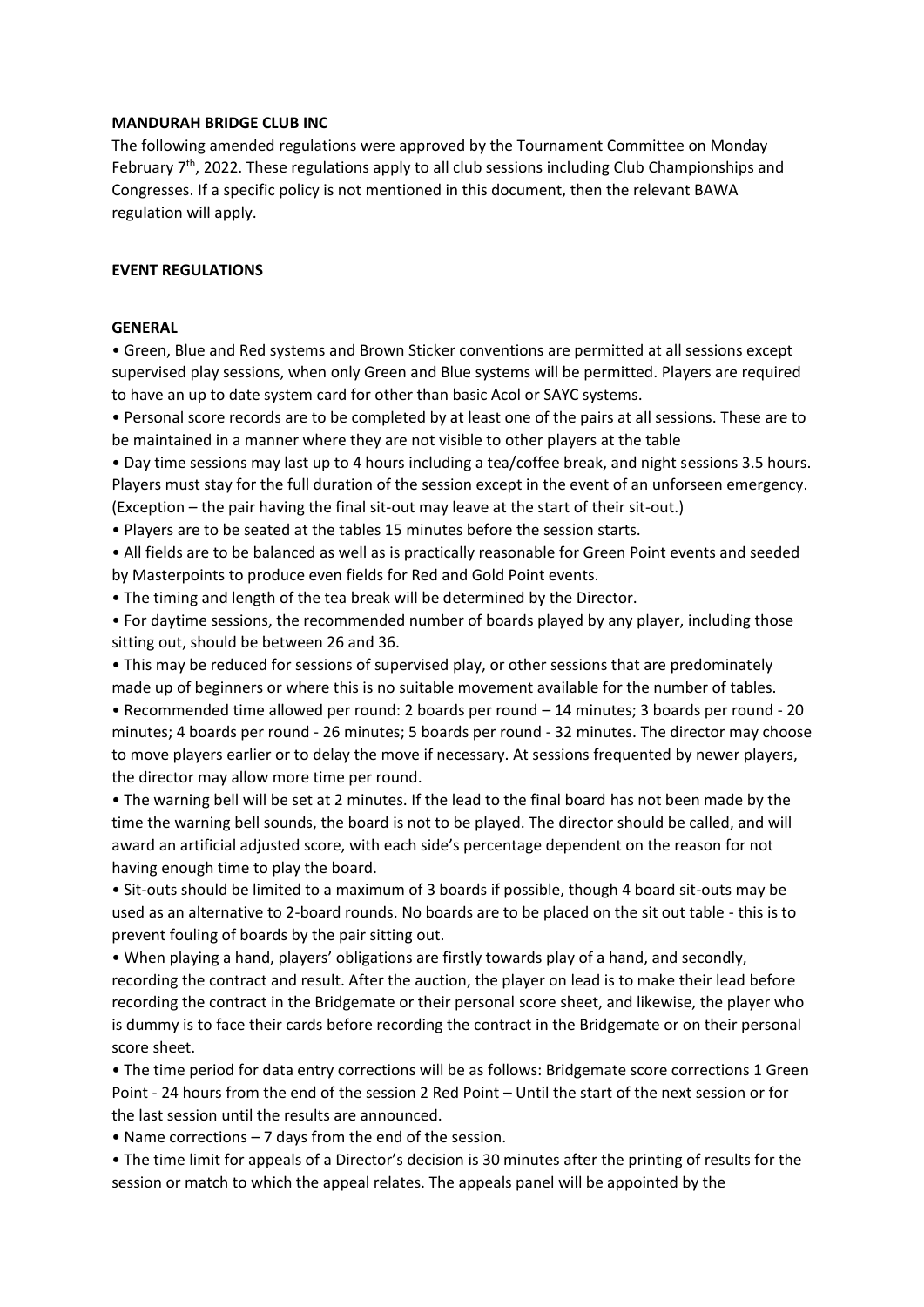Tournament Manager or in his absence the session Director.

• Any matters that may warrant a procedural or disciplinary penalty, whether or not such a penalty is imposed by the Director, will be reported by the Director to the Management Committee. This includes, but is not limited to, refusal to play a board.

## **Protected Pairs Policy**

• Any pair with both players having less than 25 master points each, and playing a basic Acol, Standard or Precision system can claim protected pair status from Brown Sticker conventions.

• Such status must be claimed at the beginning of each round before bidding commences.

• Protection can only be claimed in green point events.

• Opponents of protected pairs must abandon brown sticker conventions and revert to a **basic** system.

• The following conventions are categorized as brown sticker:

(a) Any opening bid of two clubs through three spades that (i) could be weak **and** (ii) does not promise at least four cards in a known suit.

(b) Any weak two suited bid at the two or three level that may by agreement be made with three cards or fewer in one of the suits.

(c) The above descriptions in (a) and (b) would include RCO's and Myxi 2's.

## **BEST 3 out of 4 COMPETITIONS**

These competitions are held over four consecutive weeks throughout the year as one winner movements. Participants must play with the same partner at least three times over the four weeks to be eligible.

As soon as practical after the completion of the last session for the month the result will be determined on the basis of the sum of each pair's best 3 session percentages. No substitutes are allowed.

## **CLUB CHAMPIONSHIPS AND OTHER SPECIAL EVENTS**

- 1. Teams Championship
- 2. Pairs and Restricted Pairs Championships
- 3. Any other Red Point event that the Committee designates from time to time.

• These events are to be run by a non-playing director. The Director may not play in a side movement running in conjunction with such events without the approval of the Tournament Manager.

• Current club directors are to be offered the chance to direct the Club Competitions before an outside director is asked.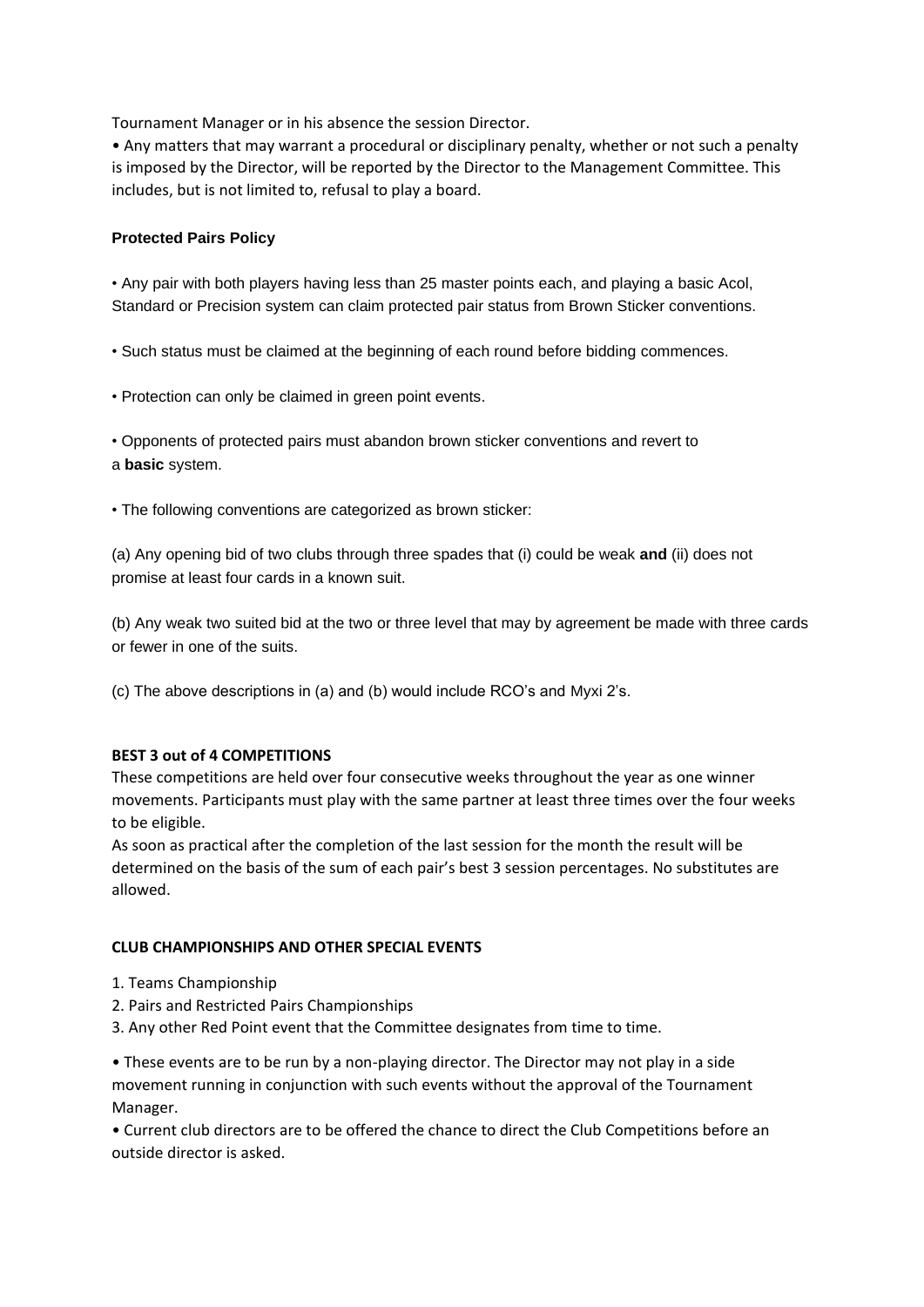• For all Pairs and Teams Championship Events (other than restricted events) table numbers will be determined by the Tournament Manager.

• Entrants who do not attend a red point event after nominating and give no notice of this are required to pay the entry fee. Further to this, they will be deemed ineligible to play in all future red point events until this fee is paid.

• Times allowed for play per round, and other regulations, to be the same as for other sessions.

• Red points (if offered) on the championship days will be awarded to players in the competition but not to players in the other section/s of the room.

• Entry conditions (see below) for the various club championships to be displayed either on the entry form or on the wall adjacent to the form.

• No score corrections will be allowed after the results have been posted for the final round.

## **ENTRY FEES**

Pairs and Teams: \$6.00 per person per session (or such other fee as determined by the Committee)

## **FORMAT**

To be determined by the Tournament Manager in conjunction with the Director of the event.

# **ENTRY CONDITIONS FOR CLUB CHAMPIONSHIPS**

• All entrants and their substitutes must be members of the club.

• Substitutes are allowed to play in 1 session only. This restriction also applies where an event incorporates two sessions in one day. Where an event involves a single qualifying session, no substitutes are permitted at that session.

• A substitute should be of equal or lesser standard in terms of bridge skill than the person they are replacing, and all substitutions need approval by the event director, with any disagreement resolved by the Tournament Manager.

• In Teams events, Masterpoints will be awarded based on the matches played by each player, and only team members (not substitutes) will share in any overall Masterpoints. In other events, substitutes earn Masterpoints in the sessions they play, but will not be entitled to any outright Masterpoints.

• If the number of pairs nominated for a pairs event results in a ½ table, then the Director may require the last nominated pair to withdraw, but will be short- listed as a standby pair.

• In an emergency, a substitute who is not a member, or in the Restricted Pairs event, has more than the relevant Masterpoints, may be permitted to play at the Director's discretion. In such cases, the emergency player and their partner or team will not be eligible for the title, trophy, or prize money, but will be entitled to any Masterpoints they may have won.

• The closing date will be close of business, 7 days prior to the commencement of the event, unless the notice states otherwise.

• **Teams Championship**: A team may have 4 – 6 players.

• **Restricted Pairs**: Limited to an even number of pairs - the director may introduce a qualifying house pair if necessary; all players must have less than the specified Masterpoints as at the start of the quarter immediately preceding the placement of the entry list on the notice board.